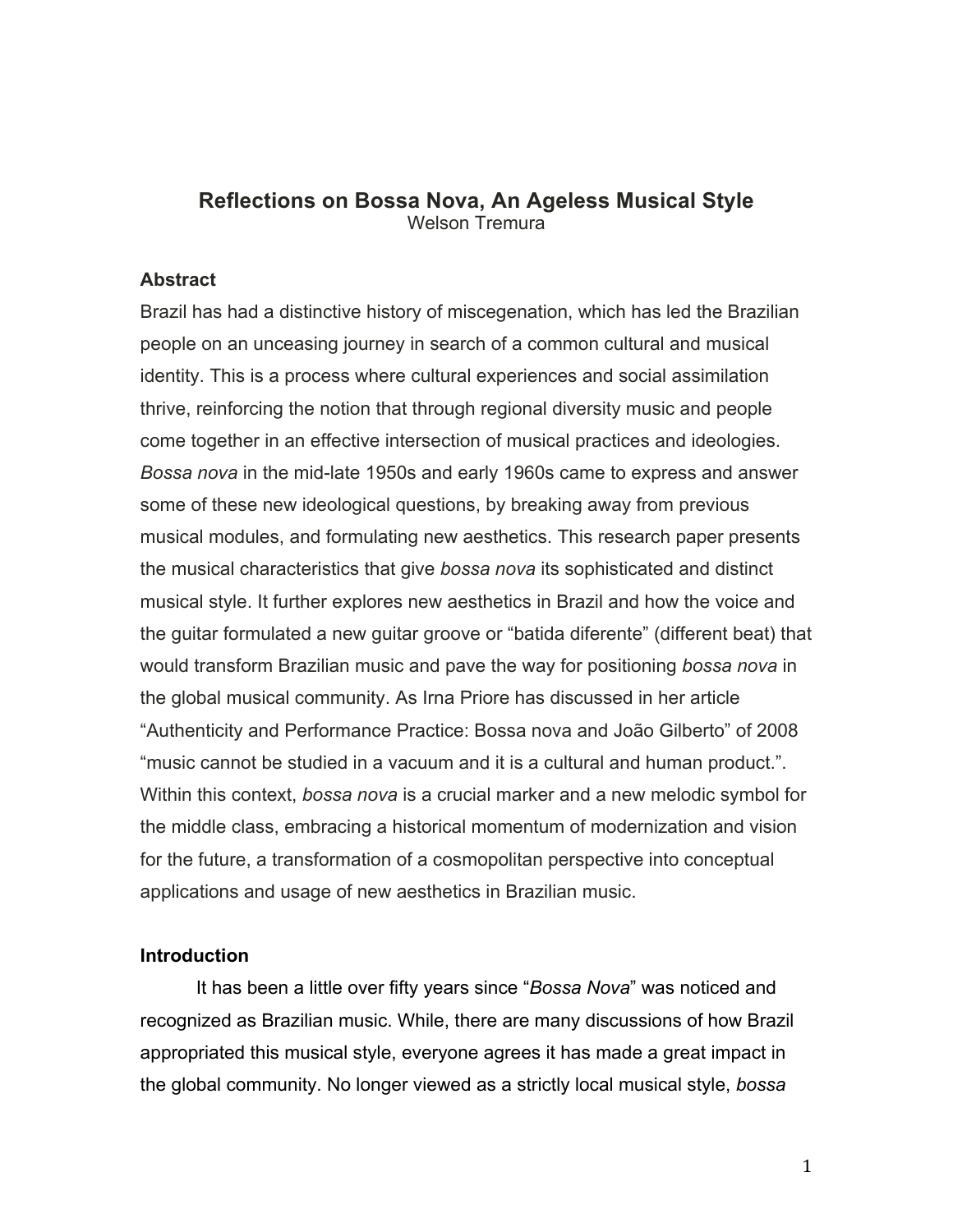*nova* revealed a musical language flavored by elements of North American jazz with a touch of the conceptual takes of *samba*, making it part of a much larger music scenario.

As stated in Nina Priore's article Authenticity and Performance Practice: Bossa nova and João Gilberto of 2008, "*bossa nova* was considered elitist (produced by the upper middle class)." Indeed, this new musical trajectory unfolded in the *zona sul* (southern district) of Rio de Janeiro, in contrast to the existing samba music that was being created in the *favelas,* or slums districts of the city. Most importantly, the new music was also responding to Brazil's needs for modernization, a creative process already in progress. But *bossa nova* did not come into being without criticism. The style was labeled "a false musical phenomenon" by the renowned mandolinist and composer Jacob do Bandolim and the "velha guarda" (old guard), for changing the existing aesthetics of the time, and displacing and questioning the national musical representation already established by *samba* and *choro* music. The new aesthetic was a "revira-volta" or turnaround, a sophisticated musical product of an urban environment.

In a dialogue chronologically distant from the beginning of the movement, singer, -songwriter Carlos Lyra, a co-founder of the *bossa nova* movement, stated:

*Bossa nova* was fated to have a short life. It was simply a new musical form to repeat the same romantic and inconsequential words already been said for some quite time. It did not alter the content of its lyrics. The only pathway is nationalism. Nationalism in music is not bairrismo (neighborhood – meaning the local)

(Castro 1989:344) – My translation –

Under the presidency of Juscelino Kubitscheck, Brazil in 1955 experienced rapid economic growth and a change in the class relationships of the previous decades. His government culminated an exciting time in Brazilian history by moving ahead with its ideals of modernity, including the building of Brazil's new capital Brasília and its modern architectural design. Compelled by new principles, a multi-faceted society began to emerge, breaking away from the

2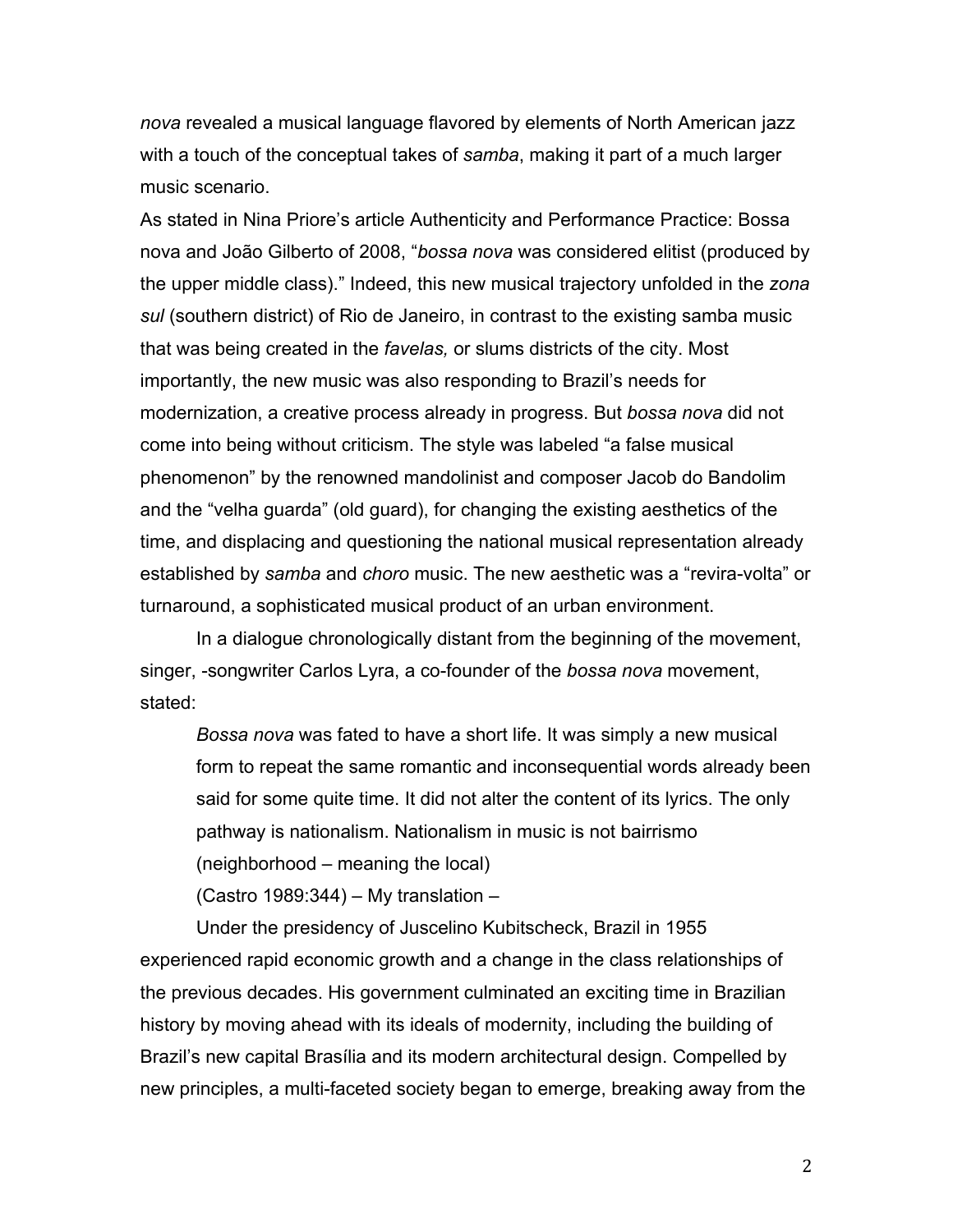self-conscious individualism, inspired by Europe's avant-garde movement. During Kubitscheck's government, job opportunities increased considerably, and citizens migrated from Brazil's rural areas to the larger urban centers. In music, composers and musicians alike, were experimenting, questioning, and transforming the way harmony would be used, looking for ways to adapt to the sounds of cool jazz, as well as combining it with new musical expressions and variations of *samba* music.

### **THE CONCEPT**

In the early stages of development, *bossa nova* practitioners were still connected to their recent past. By progressively performing this new music, they were able to construct a musical formula based on the adaption and re-contextualization of these new social and musical values. *Bossa nova* was not just a concept based on the reinterpretation of the melancholic *samba-canção,* (a slow and romantic *samba song*), but an innovative breakthrough and a new aesthetic recipe. Albrecht Moreno in his article of 1982 "The Significance of Bossa Nova as a Brazilian Popular Music" of 1982 states:

"Its innovative harmonic structure included dissonant tones and frequent key changes; its melodies and bass lines were enriched with chromatic notes; its rhythms were complicated, unexpected and yet typically Brazilian; the interpretations were soft and intimate, definitely in an antimacho style; the orchestras were small, frequently just a guitar, constituting a "less is more" or "small is beautiful" simplicity; and the lyrics attempted a directness and a sincerity that, despite their inherent sentimentality, escaped the mawkishness that so frequently characterized the popular music of Latin America."

Unlike jazz, with its essentially harmonic style, *bossa nova* was provocative and emphasized melody. As result, rhythm and harmonic accompaniment had to accommodate the voice and produce an intimate sound, intended to display a perfect and effortless organization of spontaneous singing.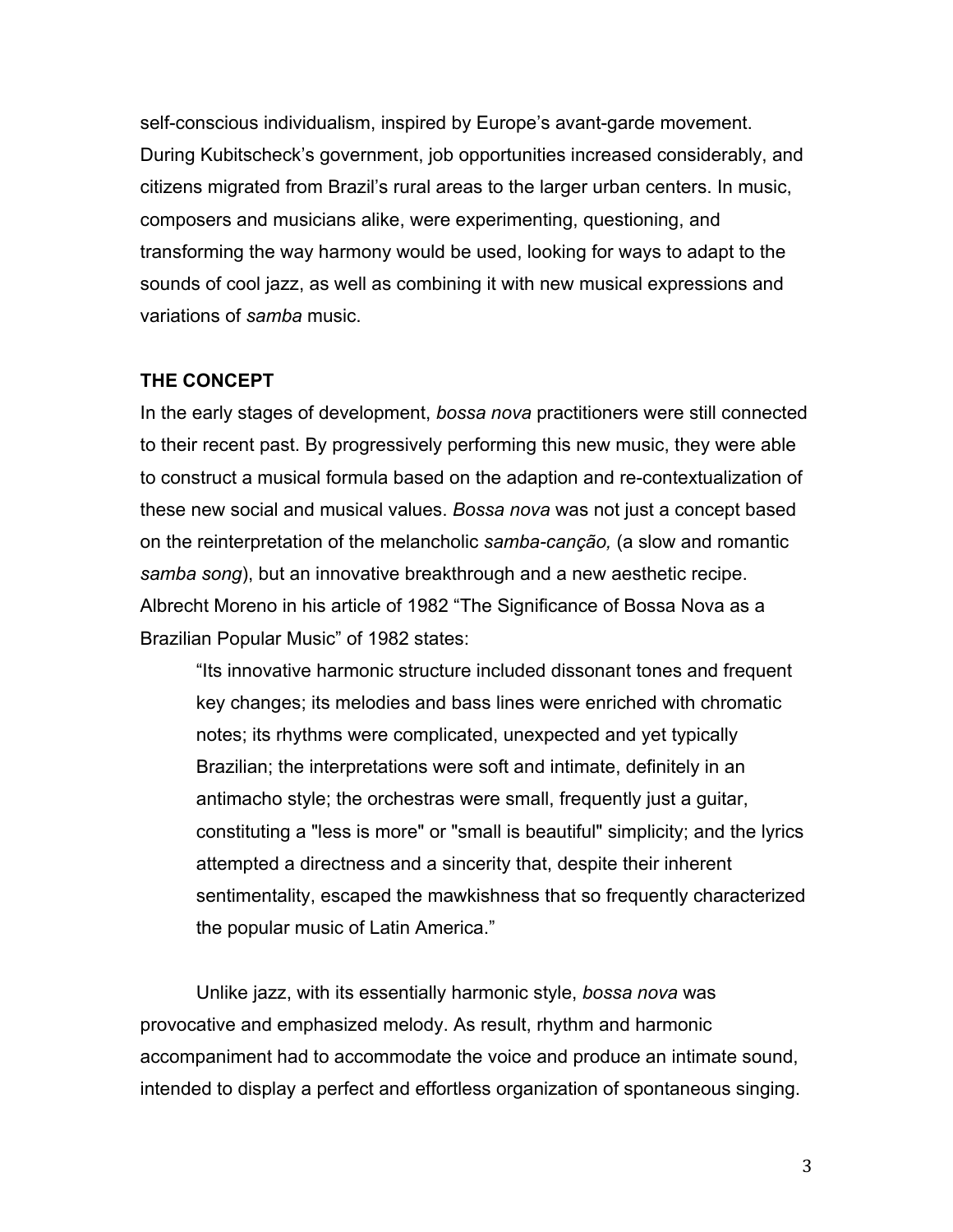Singers no longer needed a loud voice to perform the lyrics of *bossa nova*. A quieter, softer voice was needed to bring out the words and poetry. The term *bossa nova* first emerged in the lyrics of the song "Desafinado" (Off Key) by Antonio Carlos Jobim, also known as Tom Jobim, and Newton Mendonça's first recording of 1958 by João Gilberto's Odeon label. That came to be recognized as the "new way" or "new knack" that revolutionized Brazilian music at the time (Moreno 1982:130).

Furthermore, *bossa nova* altered several stylistic parameters with its dynamic integration of melody, harmony, and rhythm while de-emphasizing the vocalist as the center of attention. Instead of using the traditional binary samba tempo, a diversified and creative syncopation was placed along with the smooth singing and a preference for the sweetness of the *violão de pinho* (spruce guitar. The bass line accompaniment served to connect or to move the harmony chromatically in a way that one could not notice, or to resolve musical cadences in the traditional way, giving an impression that the melody was always in search of an alternative ending or a surprising cadence. The standard drum set was used for accompaniment, though leaving out the bass drum and using a brush on the snare and rim and playing a pattern, similar to the clave pattern found throughout Latin America. For listeners, more accustomed to the rhythmic drive of urban samba, or the emotional tone of the earlier *samba-canção, bossa nova*  definitely provided a new aesthetic framework. In a way, *bossa nova* was a kind of indirect protest and a sign of opposition to the more aggressive recordings that dominated the hit parades and radio stations of the time.

# **OTHER CHARACTERISTICS**

Singers from the previous decades that were considered "good singers" had to project their voice and use methods similar to those of "Bel canto" with a flawless technique, purity of vowels, and wide vocal range. These singers approached the melodies with a very sustained tone and vibrato commonly found in classical musical forms. The "*Cantar de peito*" (singing from your chest) or fullthroated singing was a concept applied to singers from the previous radio period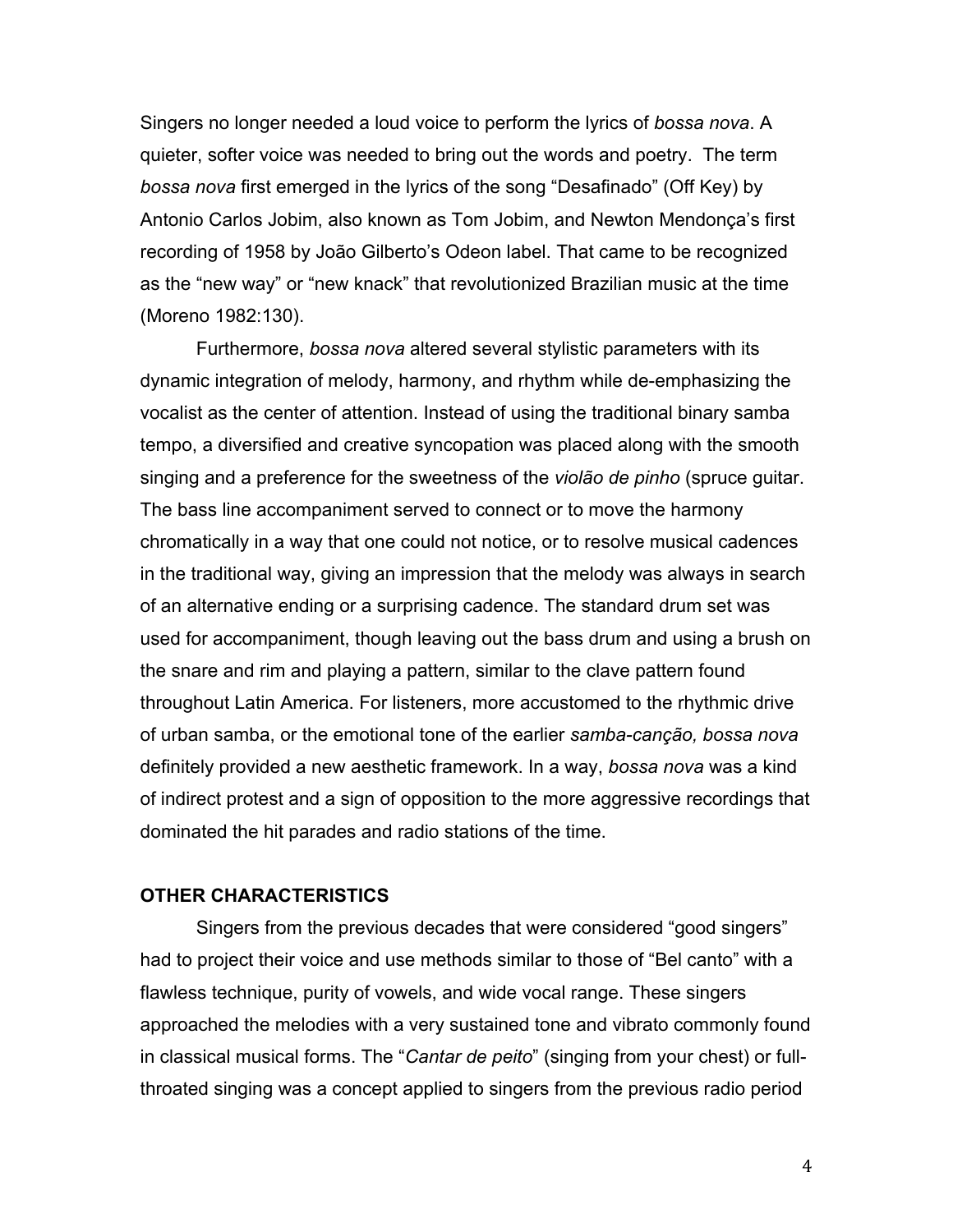or "A Era do Rádio". From the 1930's through the 1950's, radio stations covered large geographical areas and were the only source of information about the government's political and cultural agenda. Composers at that time include: Carlos Braga (João de Barros), Lamartine Babo, Noel Rosa, Lupicínio Rodrigues, as well as singers: Araci de Almeida, Linda Batista, Ângela Maria, Carmem Costa, Emilinha Borba, Carmem Miranda, Aurora Miranda, Heleninha Costa, Carmélia Alves, Ademilde Fonseca, Zezé Gonzaga, Dolores Duran, Lenita Bruno, Jorge Fernandes, Orlando Silva, Francisco Alves, Silvio Caldas, Ataulfo Alves, Nelson Gonçalves, and others (McCann 2004).

The "Enciclopédia da Música Brasileira" (Brazilian Music Encyclopedia) of 1998 defines *bossa nova* "as a (musical) expression that generically designs a new way of doing something something" (my translation). It also lists Carlos Lira, Roberto Menescal, Silvia Teles, Alaíde Costa, Baden Powel, Ronaldo Boscoli, Nara Leão, Luis Eça, and the Castro Neves brothers as the creators of this music. Some of these musicians were curious to know what North American jazz musicians sounded like, and learned by listening to the guitar of Barney Kessel, or the trumpet and jazz arrangements of Shorty Rogers. Much conjecture surrounds the significance of Johnny Alf as one of the originators of the style. Indeed, due to his purported shyness Alf spent much more of his time listening to records (the music of the Nat "King" Cole Trio and of the strongly classically influenced English pianist George Shearing) and practicing new technical skills on his piano. However, some of his early recordings such as "Rapaz de Bem" already mix traditional Brazilian music and was heavily influenced by American jazz styles and improvisations of the late 1940s and early 1950s.

Furthermore, guitarist Charlie Byrd toured in Brazil in 1961 and convinced Stan Getz to record "Desafinado" the following year, thus introducing the "new phase" of Brazilian music to the United States. Indeed, for the most part, international artists were unfamiliar with Brazil's music and culture, but were fascinated by this new way of making music. Note that U.S. musicians and composers were not even playing the Brazilian versions of the songs. Instead, they were transforming them into a new style of bossa-jazz, which blended the

5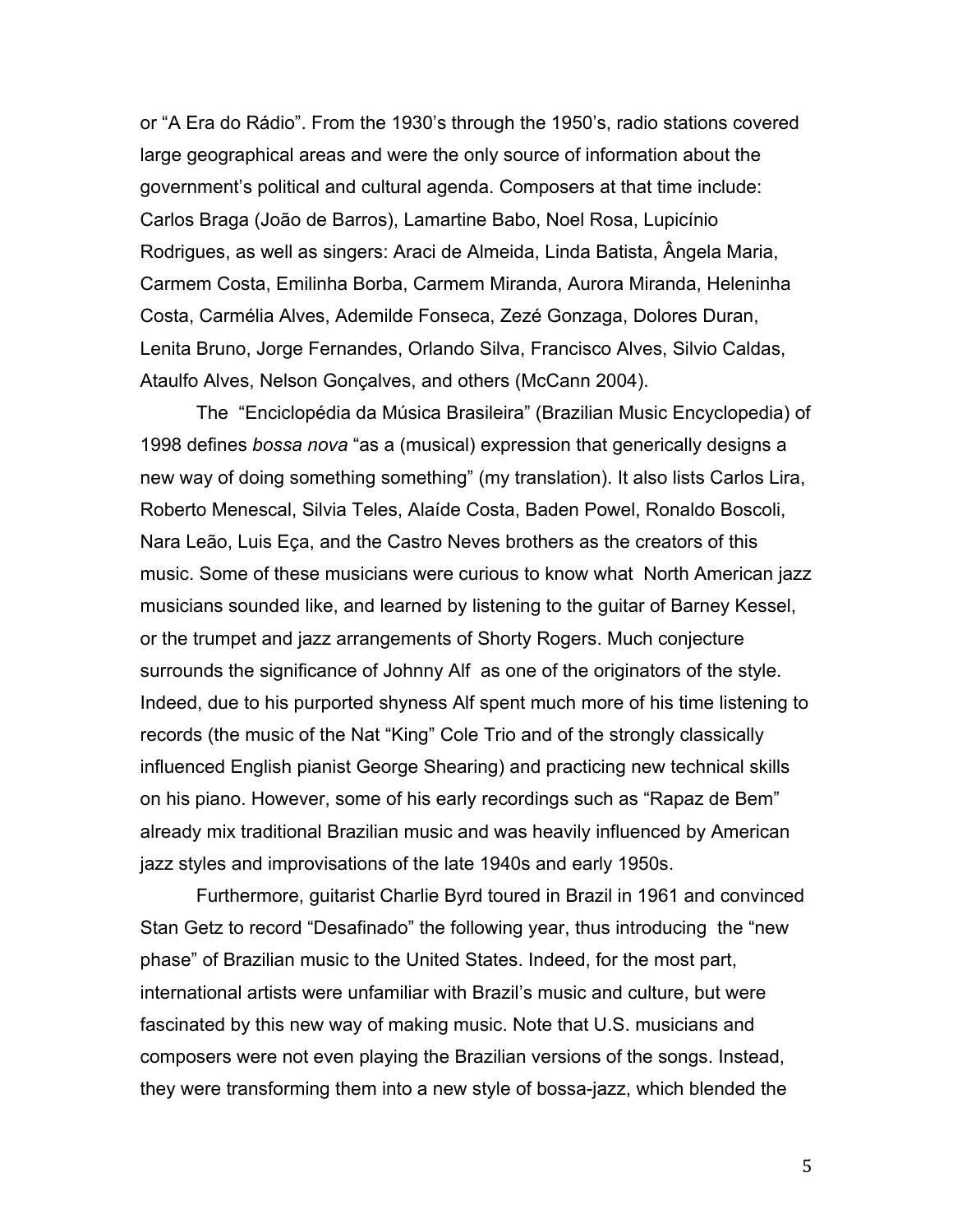elements they observed in *bossa nova* and placing them in cool jazz. As this hybrid form was developing in the United States, three individuals in Brazil are credited with being the leaders of the style: Antônio Carlos "Brasileiro" Jobim or just Tom Jobim, Vinícius de Moraes and João Gilberto. Although these artists did not overtly protest the previous music standards, João Gilberto is identified as the key person who actually created and distinguished *bossa nova*, indirectly moving away from the previous norms. Irna Priore's article: "*Authenticity and Performance Practice: Bossa nova and João Gilberto*", also further analyzes some of the early *bossa nova* recordings and explores how Gilberto delayed his guitar rhythms and metric dissonance by displacing the singing in the agogic sense and his usage of the melody and lyrics, an accommodation that allowed him to perform an elastic-metric version of this delicate musical texture.

## **João Gilberto's Guitar and Voice**

Perhaps João Gilberto's major musical contribution to the style was the rhythmic and the melodic sound he created, intertwined with his soft, almost whispering voice, creating a unique texture with his guitar accompaniment. His interpretations were never clichés, always combining and exchanging different rhythmic structures. He would simultaneously sing the melodic phrase based on a different contour or rhythmic figure of the vocal line, while also using a syncopated guitar. This practice was later referred to as "violão gago" (stuttering guitar) that became standard in the way he accompanied himself, a style other musicians attempted to copy. Gilberto's guitar technique intended to place the chord accompaniment between the syncopations of the melody, without ever repeating the same accompaniment, a new idea that would alter the traditional, steady samba pattern. The guitar's right hand accompaniment is primarily imitating or "re-thinking" the samba percussion instruments, such as the *tamborim* (small frame drum with no jingles) or the implicit *surdo* (bass drum) on an imaginary, constant timeline. His voice takes a light and smoother approach, with an almost instrument-like texture of cool jazz. In a way, the melody was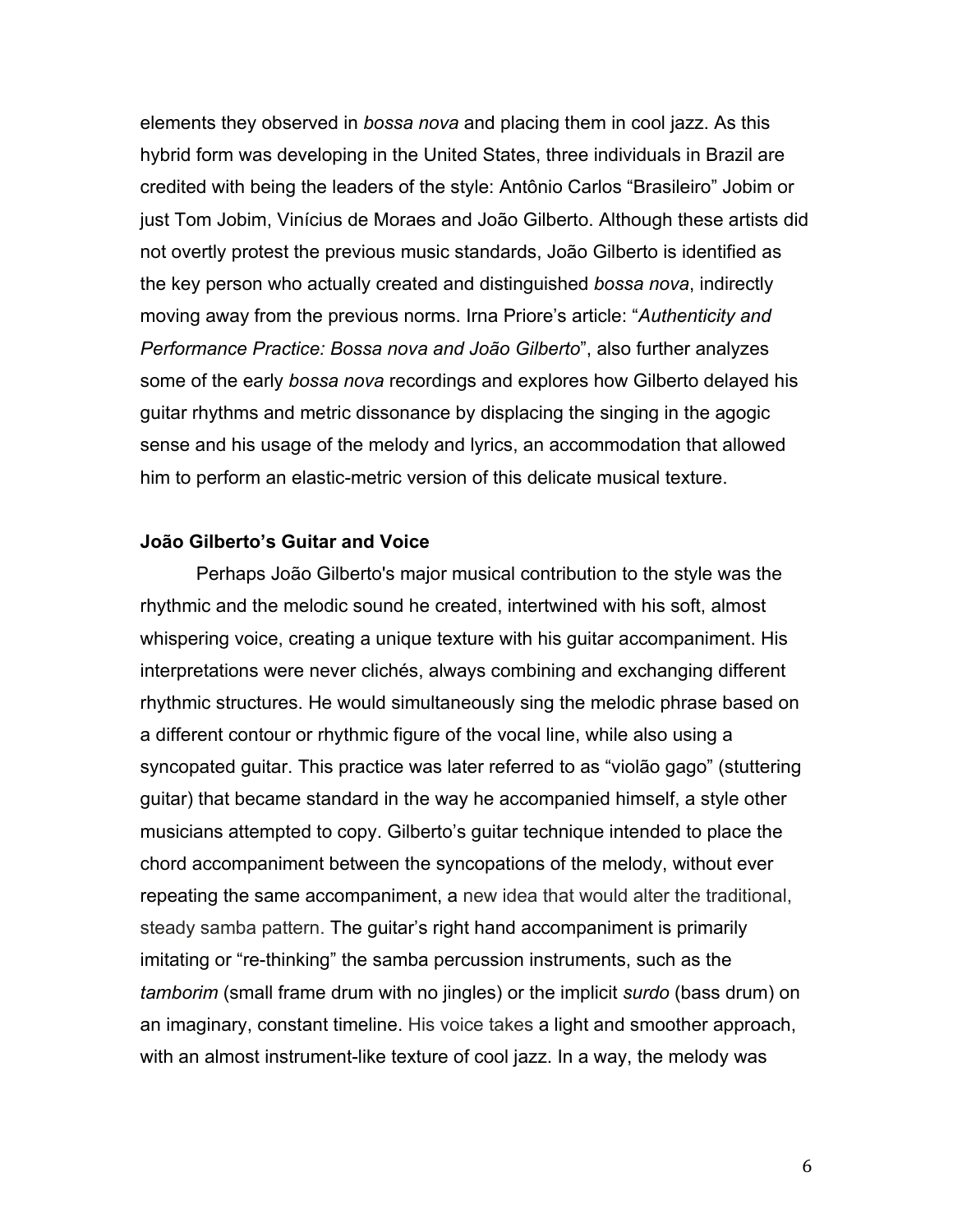using the percussive accompaniment of the guitar to suggest a more delicate *samba*.

Furthermore, *bossa nova* in jazz created a permanent subgenre. Paul Winter, a young saxophonist of the era, said that unlike the heavy sound of bebop, *bossa nova* offered something refreshing: a soft voice, gentle sound, and beautiful harmony. But also important, Winter added, "The guitar was not something that was part of our universe, and here was someone doing all this magic in the classical guitar. João Gilberto was a kind of prophet" (McGowan, Chris and Pessanha 2009:69). Thus, perhaps the strongest influence of *bossa nova* in jazz would be the use of the guitar, which was also used by Winter and Luis Fonfá, the acclaimed Brazilian guitarist in the United States. The addition of the guitar to these new repertoires was innovative everywhere. During that time, it was viewed as an instrument of the streets and was not always accepted as a "legit" musical instrument. Besides, the guitar in the United States simply did not have a part in jazz groups and it would be unthinkable to include it the way João Gilberto did. Again, it is apparent that Gilberto was really revolutionary in fostering this new development with the guitar.

### **Bossa Nova Characteristics**

In reference to Priore's article and the contextualization of "*bossa nova* and João Gilberto" and her argument that singers prior to *bossa nova* were mostly concerned with heavy articulations and rubato phrasing, the author suggests that singing *bossa nova* also required a new frame of mind, related to the improvisatory and free aspects of jazz. Some of the musical practices linked to *bossa nova* were about new aesthetics and the handling of musical concepts and theory. In certain jazz circles, composing a jazz tune meant to create a harmonic structure capable of infinite melodic variations, which is not viewed in the same way in *bossa nova*.

"Desafinado", a Portuguese word (usually rendered into English as "Out of Tune", or as "Off Key"), is the title of a *bossa nova* song composed by Antonio Carlos Jobim with lyrics (in Portuguese) by Newton Mendonça. This song and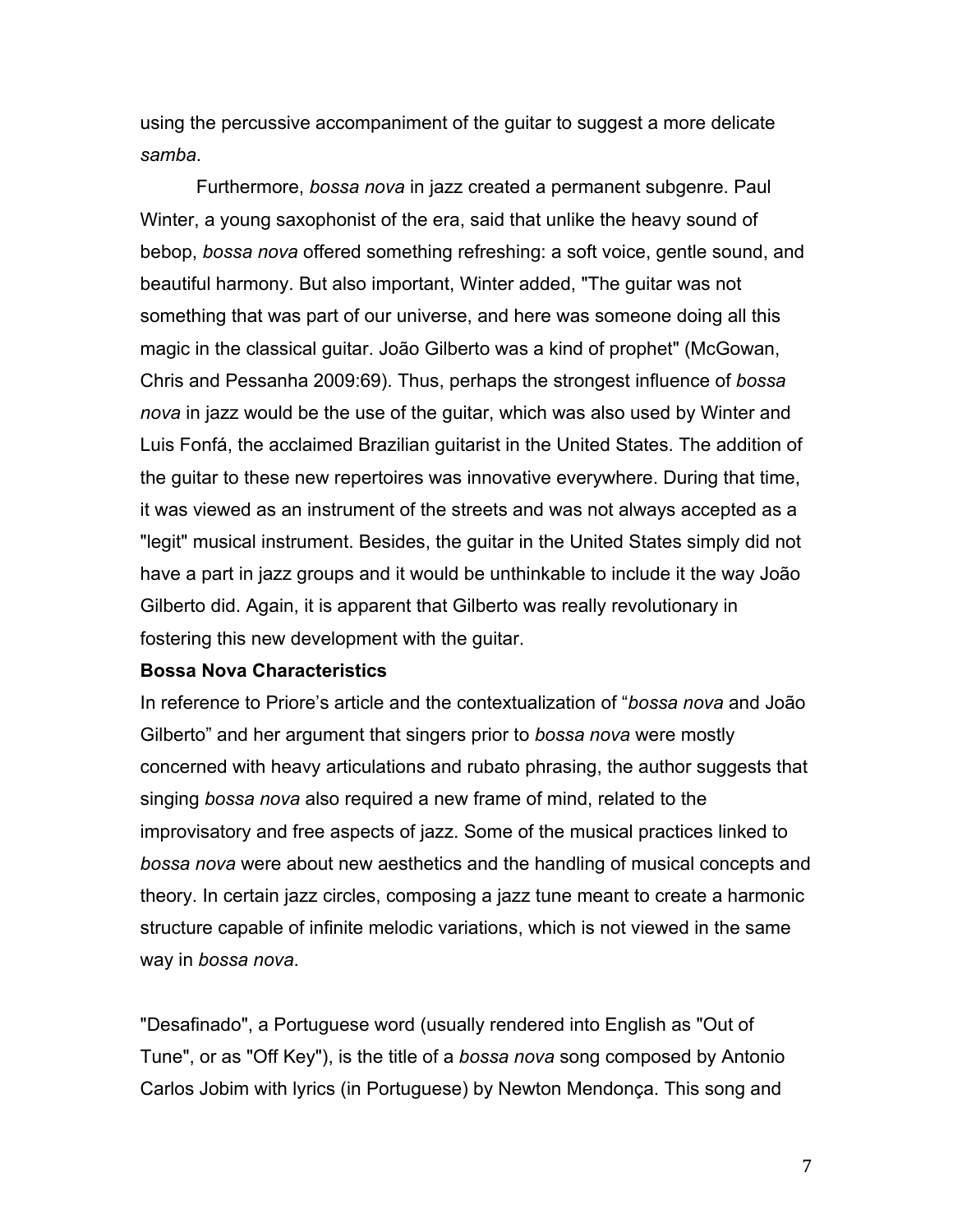title for the album won the Grammy for Best Jazz Performance of 1963. The melody is static and the harmony serves to enrich that experience. It also uses an alternate "blue note" in its melody line to create an Augmented 4th (tritone). The original harmony by Tom Jobim is closer to jazz in its morphology, but not in its harmonic function.

Jazz musicians often find it to be very challenging to improvise in *bossa nova*; the melody is self-contained, complex, and does not need any additional melodic material. Also, to re-harmonize or re-arrange it could be redundant. We cannot say that João Gilberto's voice is being supported by the harmony in the accompaniment. Quite often, it is the contrary, the accompaniment following the voice's message expressing these melodies without a vocal vibrato or extreme detail on what has been said or the message of the song. It is customary to hear the voice delaying its melodic entrance and the guitar anticipating the harmony to suggest and create syncopation, thus producing a phrase or musical feel that could be called disjunctive.

*Bossa nova* also uses the "spoken Portuguese" language in the text as it is used in Brazilian sensual conversations and declarations of love "soft and smoothly". The relationship between the flow of text, melody, harmony, and rhythm are created to concomitantly explore and provoke a rich rhythmic groove. In creating new repertoires, composers also pay attention to certain tonalities and the usage of melody combined with harmonic accompaniment to create a "desired" dissonance. As we earlier examined, the guitar often borrows its accompaniment from the samba rhythmic section. The thumb on the right hand is used as the time line and to insinuate the "surdo drum" (bass drum) with the other fingers reproducing the rhythmic drive of the percussion *samba* instruments (Moreno 1982:134) .

In order to achieve the appropriate accompaniment both hands produce the concept of "*violão gago*" or guitar stuttering, which is João Gilberto's trademark.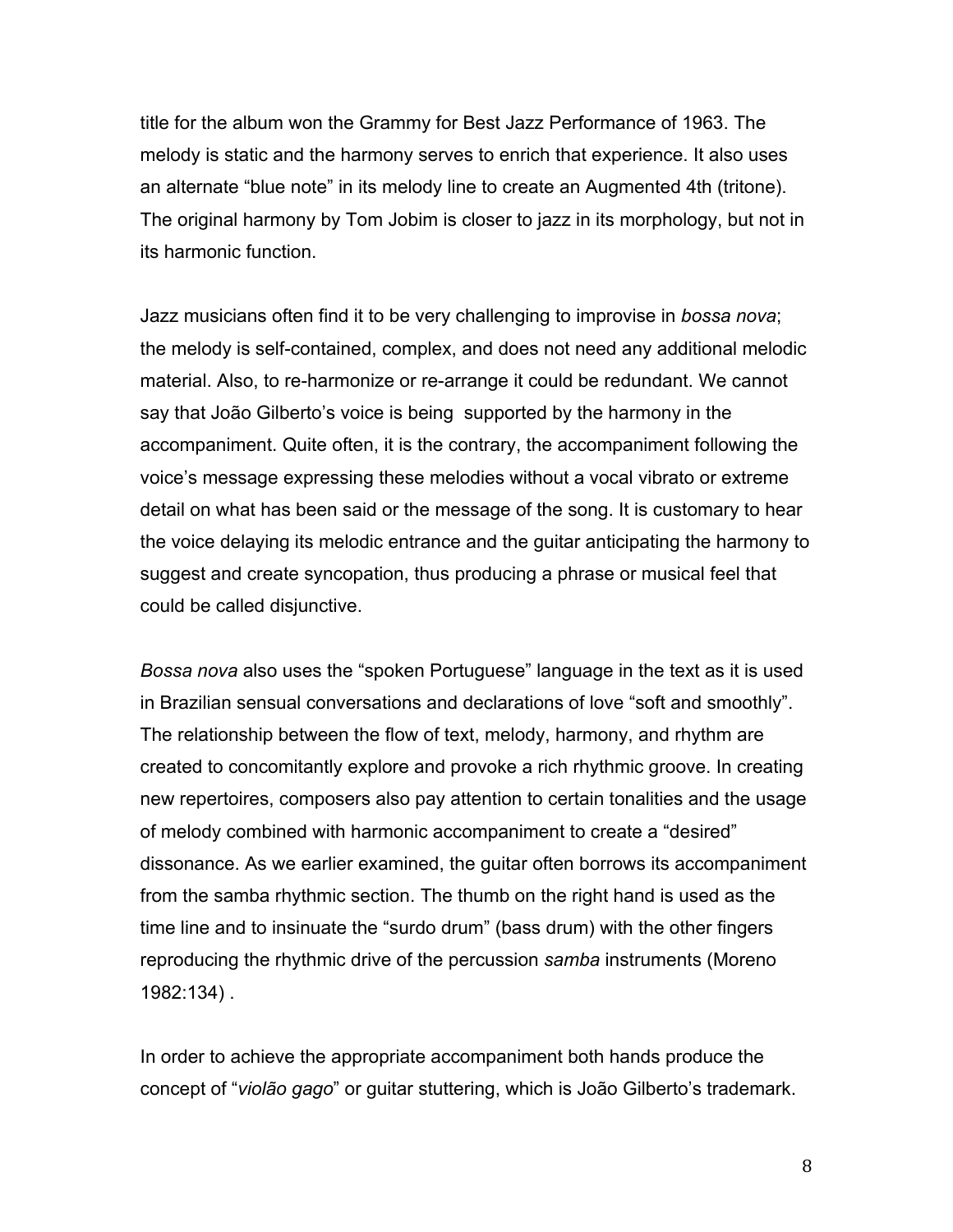Also, bossa nova music has a natural preference for lower key tonality, soft voice and no vibrato, emphasizing different notes and alternated harmony played on the guitar, such as augmented ninths, flat  $13<sup>th</sup>$ , half diminished, and altered bass. The idea of temporal suspension is also present as melodic phrases move forward.

In *"Garota de Ipanema"* Jobim's ever-popular *"The Girl From Ipanema,"* in which Stan Getz solos behind the whispery vocals of Astrud Gilberto, who was not a professional singer at the time and had to be coaxed into performing the song in English, the melody is the essence of the spoken word and follows its significance and meaning. The song lyrics start by talking about a beautiful girl who walks to the beach every day (Olha que coisa mais linda…) . At the B section (Ah porque estou tão sózinho …) the melody changes its emotions by switching from happiness and wonder to sadness and longing. Each of the three verses on the bridge modulates to add even more longing to the song. When returning to the A session the theme changes one more time and goes back to its original intent. These types of modulations are distinctive and demonstrate how Tom Jobim handled modulations chromatically, which distinguished his compositions from other types of modulations found in North American jazz (Murphy 2006: 36-46).

### **Conclusion**

These characteristics in *bossa nova* amazed and intrigued Brazilian and world audiences by rupturing former practices as well as introducing and promoting new social experiences on the national and international music scene. *Bossa nova* brought out the sophistication of a carefree and privileged class in Rio de Janeiro who dreamed about (o amor, o sorriso, e a flor) "love, smiles and flowers," the title of the second album of João Gilberto in 1960. While *bossa nova* did change the world perception of music, it did not reflect or change Brazil's reality, which included other musical traditions from regional subcultures, as well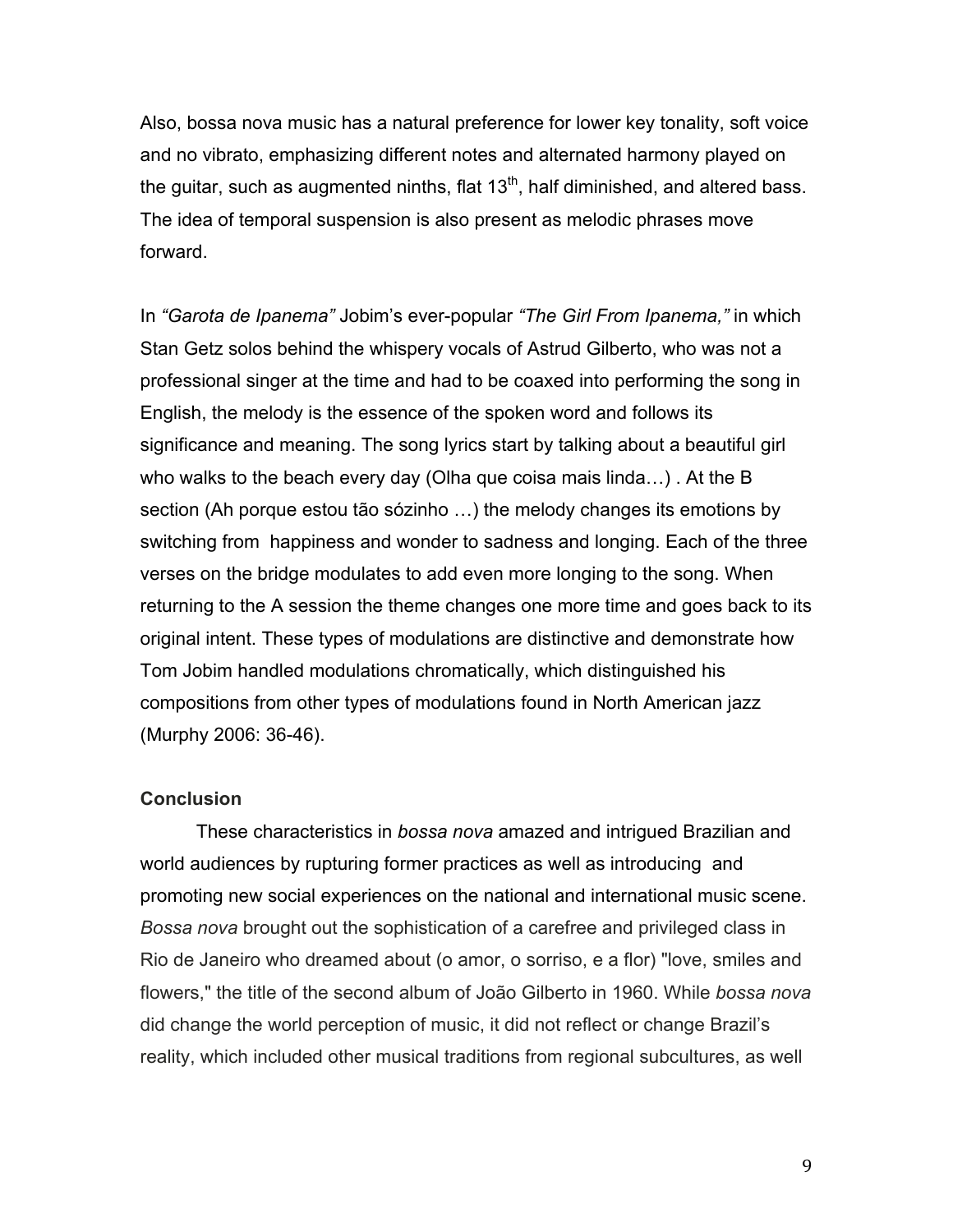as the struggle of the lower social classes living in the slum areas next to the neighborhoods of Copacabana and Ipanema where *bossa nova* emerged.

The special relationship *bossa nova* has had with North American jazz led to the creation of a musical style that is neither an imitation of jazz nor a transformation of *samba*, but an interaction of both on a different level that mutually benefits the sum. At the end of the day, *bossa nova* has immensely contributed to the development of a suigeneris Brazilian identity, suggesting a closer link to love and beauty in an almost utopic way. *Bossa nova* was instrumental in rebuilding the Brazilian identity not only within Brazil's borders but also in terms of the overall perception of Brazil elsewhere. The style has influenced artists in Brazil who later became leaders of the following MPB and other Brazilian musical styles.

After the great popularity of bossa-jazz in the sixties, the music was cannibalized and reinterpreted by many artists such as Ella Fitzgerald, Elvis Presley, Coleman Hawkins, Curtis Fuller and Ray Charles. Interestingly, the Big Band Bossa Nova album by Quincy Jones produced a song "Soul Bossa Nova" which would later reappear as the theme song of Mike Myers' popular *Austin Powers* comedy movies. The true integration of *bossa nova* with American popular culture not only transformed the musical elements discussed in this paper, but also culturally absorbed the same sophistication that was initiated in Brazil. *Bossa nova* continues to reverberate in the minds of its listeners as an objective response to former practices, a true and revolutionary musical style.

#### **Bibliography**

- Castro, Ruy. 1990. Chega de Saudade: A História e as Histórias da Bossa Nova. Companhia das Letras. Editora Schwarcz. Ltda.
- Castro, Ruy. 2000. "Bossa Nova: the story of the Brazilian music that seduced the world". A Capella Book and Ruy Castro. Chicago Review Press. Chicago, Il.
- McCann, Bryan. 2004. "*Hello, Hello Brazil: Popular Music in the Making of Modern Brazil".* Durham: Duke University Press.